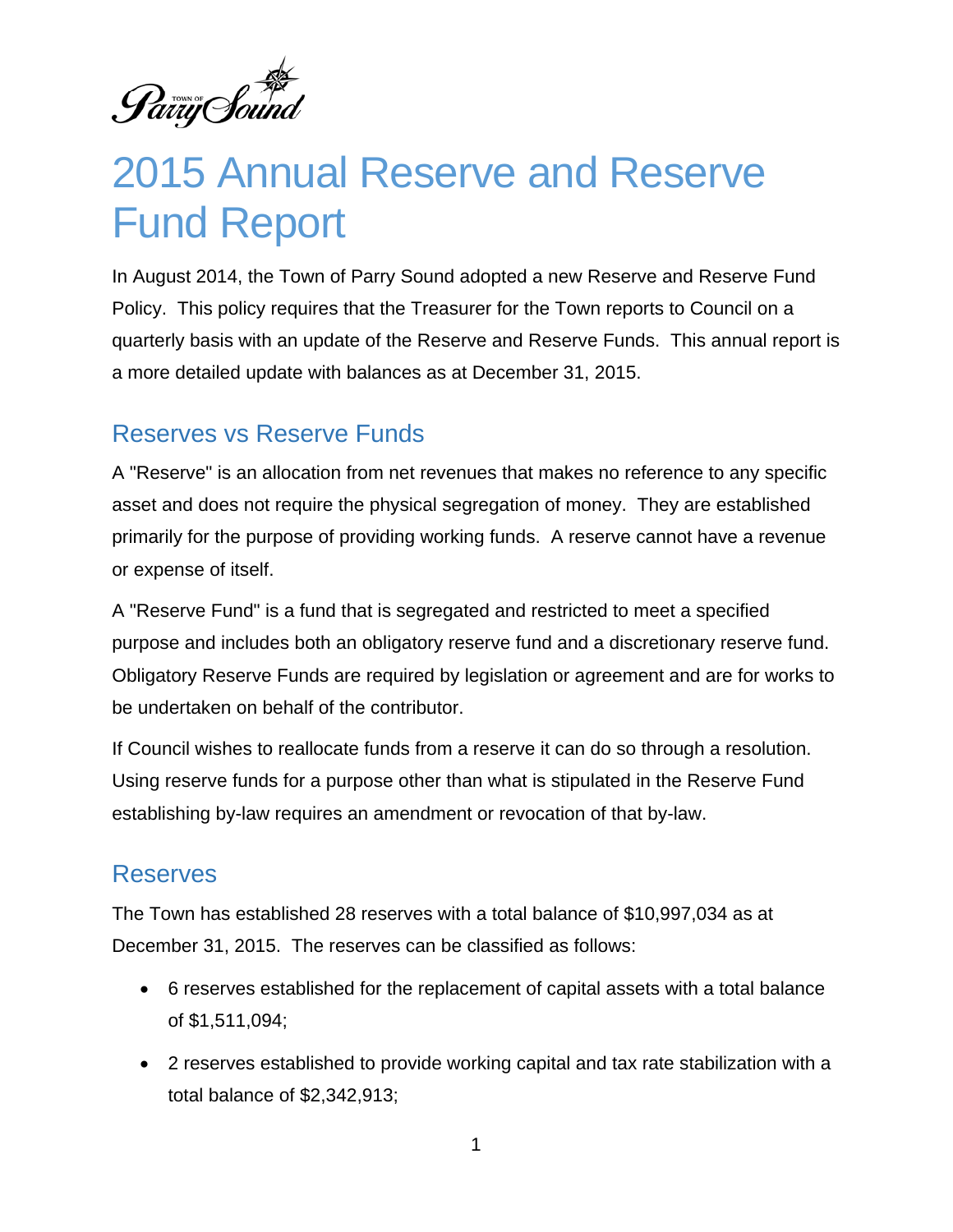

- 2 reserves established for the water and wastewater system with a total balance of \$5,379,246; and
- 18 reserves established for funding operational requirements with a total balance of \$1,763,781.

In 2015, the Town established five major capital asset replacement reserves. These reserves will be utilized ongoing into the future as part of the asset management plan and long term financial strategy. Funds will be contributed into the account in order to smooth the impact of any large capital replacements, and withdrawn as necessary to fund the asset replacement. This was first utilized in 2016's budget for fleet and IT infrastructure.

### Purpose of Reserves

The following table shows the name and purpose of the existing reserves:

| <b>Reserve</b>                         | <b>Purpose</b>                              |
|----------------------------------------|---------------------------------------------|
| <b>Bobby Orr Hall of Fame Reserve</b>  | To fund future operational and capital      |
|                                        | expenditures for the Bobby Orr Hall of      |
|                                        | Fame                                        |
| <b>Cemetery and Columbaria Reserve</b> | To fund future operational and capital      |
|                                        | expenditures for cemeteries                 |
| <b>Economic Development Reserve</b>    | To provide funding for economic             |
|                                        | development initiatives                     |
| <b>Elections Reserve</b>               | To fund future municipal election costs     |
| <b>Emergency Services Reserve</b>      | To fund future operational and capital      |
|                                        | expenditures for fire services              |
| <b>Façade Improvement Reserve</b>      | To provide funding for façade               |
|                                        | improvement program                         |
| <b>Health Unit Capital Reserve</b>     | To provide capital funding for the North    |
|                                        | <b>Bay Parry Sound District Health Unit</b> |
| <b>Industrial Park Reserve</b>         | To fund future development at the Parry     |
|                                        | Sound Area Industrial Development Park      |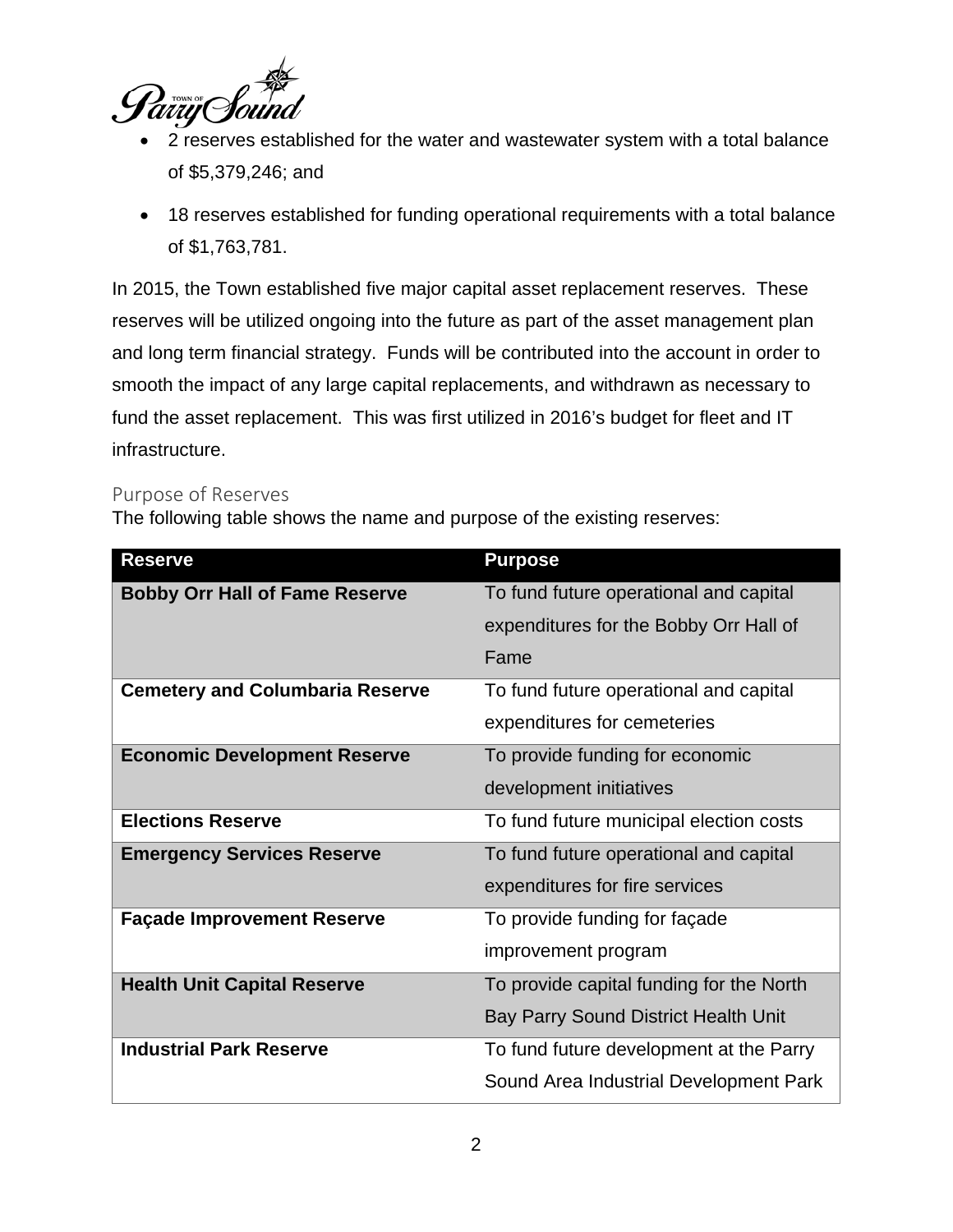

| <b>Reserve</b>                             | <b>Purpose</b>                             |
|--------------------------------------------|--------------------------------------------|
| <b>LACAC Directory Reserve</b>             | To provide funding for the Local           |
|                                            | <b>Architectural Conservation Advisory</b> |
|                                            | Committee                                  |
| <b>Planning Legal Reserve</b>              | To provide funding for planning related    |
|                                            | professional fees.                         |
| <b>Police Cost Stabilization Reserve</b>   | To provide for stable funding for police   |
|                                            | costs.                                     |
| <b>PS Power Promissory Note Reserve</b>    |                                            |
| <b>Stockey Centre Reserve</b>              | To fund future operational and capital     |
|                                            | expenditures for the Charles W. Stockey    |
|                                            | Centre                                     |
| <b>Waste Management and Landfill</b>       | To provide funding for future operational  |
| <b>Decommissioning Reserve</b>             | and capital needs for waste management.    |
| <b>WSIB Reserve</b>                        | To provide funding for future WSIB         |
|                                            | requirements.                              |
| <b>Parks Reserve</b>                       | To fund future operational and capital     |
|                                            | replacement and expansion for local        |
|                                            | parks.                                     |
| <b>Emergency Capital Asset Replacement</b> | To provide funding for unforeseen capital  |
| <b>Reserve</b>                             | asset replacement                          |
| <b>Infrastructure Replacement Reserve</b>  | To provide funding for replacement of      |
|                                            | existing infrastructure assets             |
| <b>Equipment Replacement Reserve</b>       | To provide funding for replacement of      |
|                                            | existing equipment and machinery assets    |
| <b>Fleet Replacement Reserve</b>           | To provide funding for replacement of      |
|                                            | existing fleet                             |
| <b>IT Replacement Reserve</b>              | To provide funding for replacement and     |
|                                            | expansion of information technology        |
|                                            | assets                                     |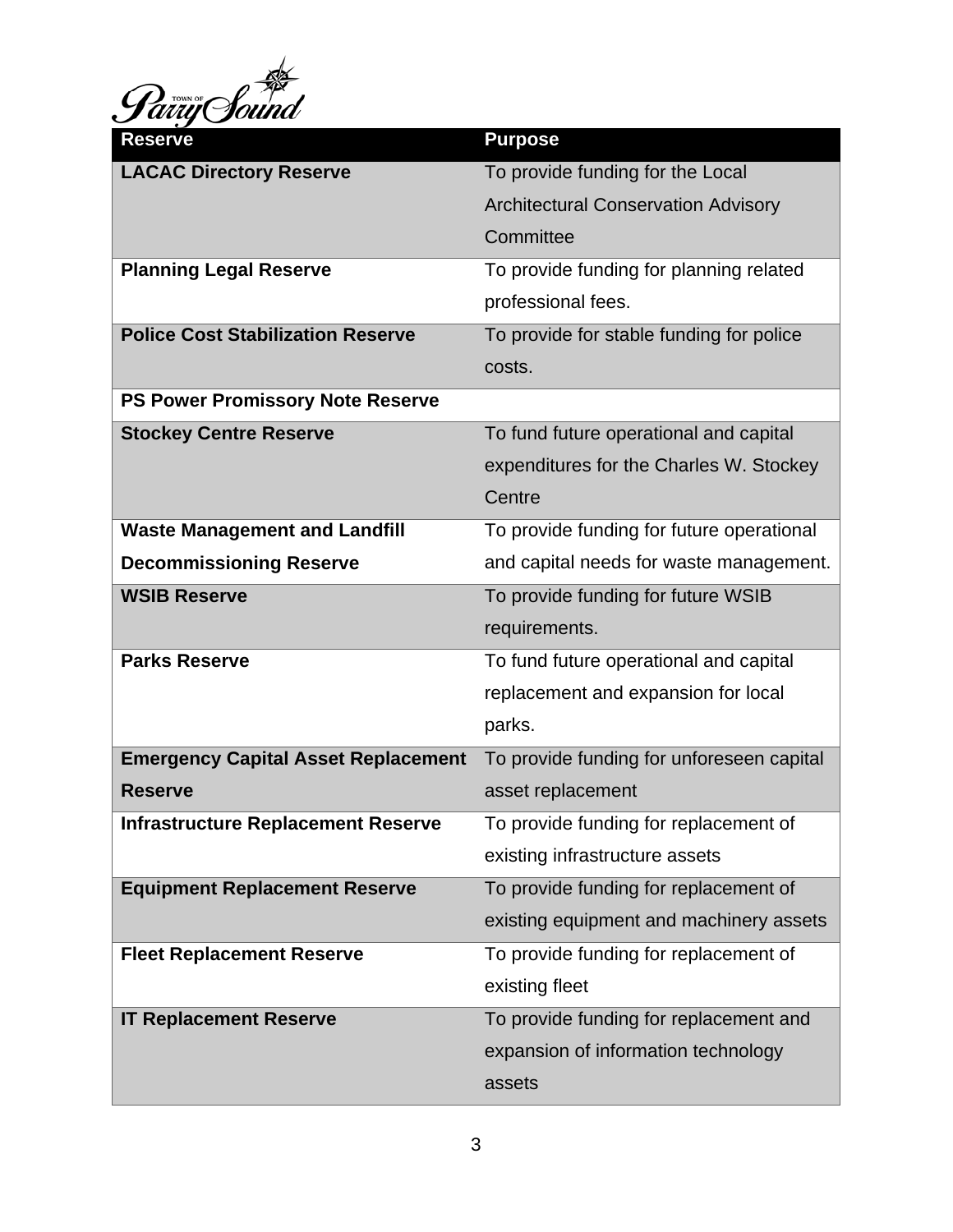

| <b>Reserve</b>                          | <b>Purpose</b>                            |
|-----------------------------------------|-------------------------------------------|
| <b>Tax Rate Stabilization Reserve</b>   | To fund tax revenue shortfalls, one time  |
|                                         | expenditures as well as other             |
|                                         | contingencies.                            |
| <b>Salt Management Reserve</b>          | To fund future salt management needs.     |
| <b>Winter Control Reserve</b>           | To mitigate impact of winter fluctuations |
|                                         | on winter control expenditures            |
| <b>Wastewater Stabilization Reserve</b> | To fund wastewater service operations     |
|                                         | and future capital asset expenditures.    |
| <b>Water Stabilization Reserve</b>      | To fund water service operations and      |
|                                         | future capital asset expenditures.        |
| <b>General Working Capital Reserve</b>  | To provide working capital for the Town.  |

Balances for Reserves – December 31, 2015

The table on the following page outlines the existing reserves with their opening balances as of January 1, 2015, the impact of a consolidation between accounts, transfers in and out of the reserves during the 2015 fiscal year and the closing balance.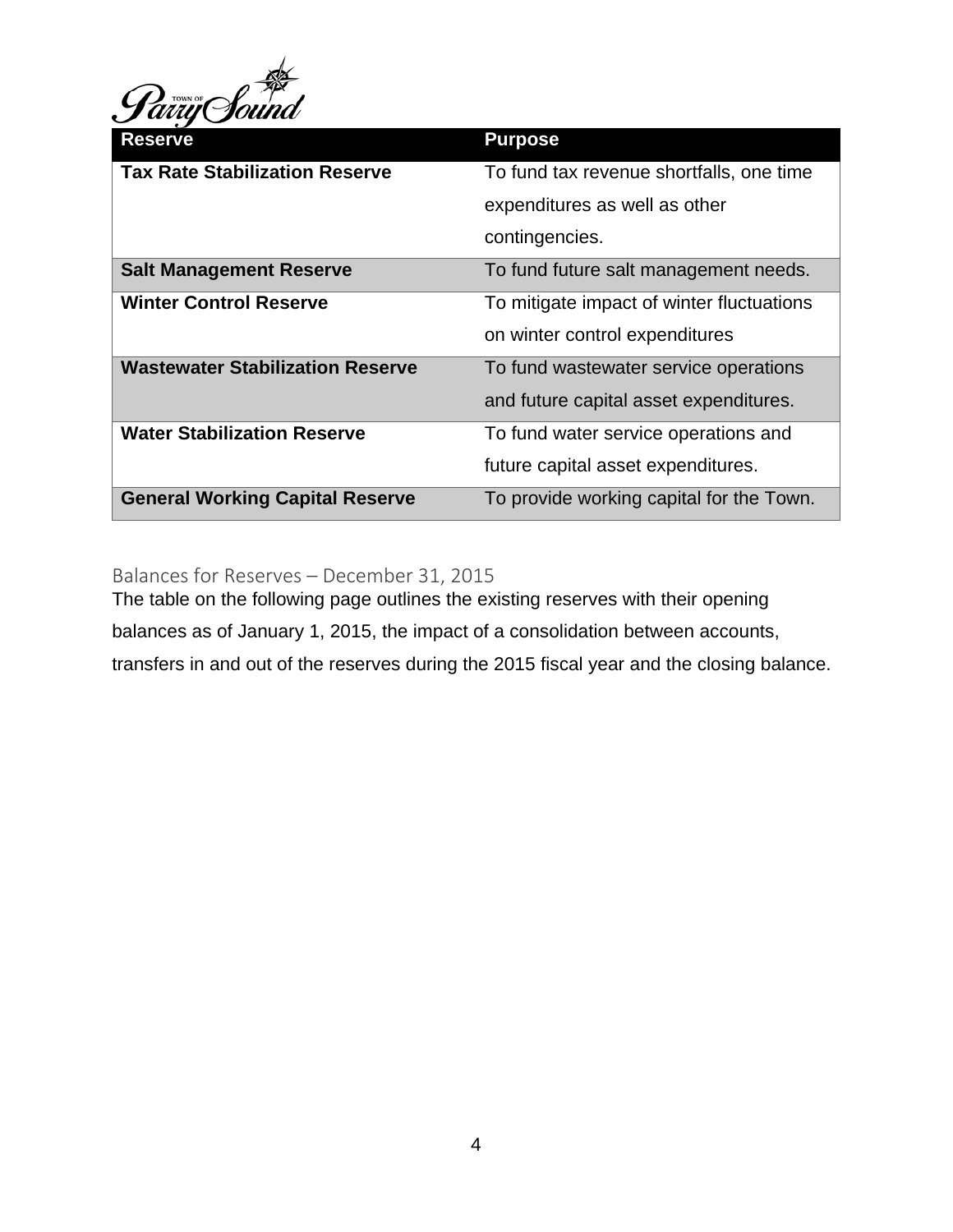Pariy Sound

|                                                    | <b>Opening Balance</b> |  | <b>Consolidation In</b>  |                    |       |                              | <b>Ending Balance,</b> |               |
|----------------------------------------------------|------------------------|--|--------------------------|--------------------|-------|------------------------------|------------------------|---------------|
| ×.<br>ltem                                         | Jan 1, 2015            |  | 2015<br>▼∣               | Transfers In       |       | Transfers Out December 31 20 |                        |               |
| <b>Bobby Orr Hall of Fame Reserve</b>              | \$<br>205,842.13 \$    |  | $\overline{\phantom{a}}$ | \$<br>32,954.65 \$ |       |                              | Ś.                     | 238,796.78    |
| Cemetery and Columbaria Reserve                    | 63,443.61              |  | $\overline{\phantom{a}}$ |                    |       | (25,699.00)                  |                        | 37,744.61     |
| <b>Economic Development Reserve</b>                | 41,458.95              |  |                          |                    |       |                              |                        | 41,458.95     |
| <b>Elections Reserve</b>                           | 5,000.00               |  |                          |                    |       |                              |                        | 5,000.00      |
| <b>Emergency Services Reserve</b>                  | 42,766.34              |  | 16,246.46                |                    |       |                              |                        | 59,012.80     |
| Facade Improvement Reserve                         | 10,376.22              |  |                          |                    |       |                              |                        | 10,376.22     |
| Health Unit Capital Reserve                        | 14,428.00              |  |                          |                    |       |                              |                        | 14,428.00     |
| <b>Industrial Park Reserve</b>                     | 30,410.00              |  |                          |                    |       |                              |                        | 30,410.00     |
| <b>LACAC Directory Reserve</b>                     | 7,567.80               |  |                          |                    | 22.12 |                              |                        | 7,589.92      |
| Planning Legal Reserve                             | 20,000.00              |  | $\overline{\phantom{0}}$ |                    |       |                              |                        | 20,000.00     |
| <b>Police Cost Stabilization Reserve</b>           | 71,258.00              |  |                          |                    |       | (48, 829.00)                 |                        | 22,429.00     |
| PS Power Promissory Note Reserve                   | 72,435.92              |  |                          |                    |       |                              |                        | 72,435.92     |
| <b>Stockey Centre Reserve</b>                      | 81,294.81              |  |                          | 56,350.65          |       | (12, 356.99)                 |                        | 125,288.47    |
| Waste Management and Landfill                      |                        |  |                          |                    |       |                              |                        |               |
| Decommisioning Reserve                             | 328,706.50             |  |                          | 1,068.92           |       | (70,000.00)                  |                        | 259,775.42    |
| <b>WSIB Reserve</b>                                | 50,608.12              |  |                          |                    |       |                              |                        | 50,608.12     |
| Parks Reserve                                      | 215,552.91             |  | 75,000.00                | 140,675.00         |       | (38, 413.83)                 |                        | 392,814.08    |
| <b>Emergency Capital Asset Replacement Reserve</b> | 1,841,438.49           |  | (1, 711, 842.37)         |                    |       | (77, 400.00)                 |                        | 52,196.12     |
| Infrastructure Replacement Reserve                 |                        |  | 651,914.05               |                    |       | (99, 255.71)                 |                        | 552,658.34    |
| <b>Equipment Replacement Reserve</b>               |                        |  | 40,877.00                |                    |       | (3,204.88)                   |                        | 37,672.12     |
| <b>Building Replacement Reserve</b>                |                        |  | 409,704.18               | 14,750.00          |       | (23, 455.27)                 |                        | 400,998.91    |
| Fleet Replacement Reserve                          |                        |  | 452,319.82               |                    |       |                              |                        | 452,319.82    |
| IT Replacement Reserve                             |                        |  | 65,780.86                |                    |       | (50, 532.07)                 |                        | 15,248.79     |
| Tax Rate Stabilization Reserve                     | 1,022,579.08           |  |                          |                    |       | (117, 407.86)                |                        | 905,171.22    |
| Salt Management Reserve                            | 18,000.00              |  |                          |                    |       |                              |                        | 18,000.00     |
| <b>Winter Control Reserve</b>                      | 67,636.87              |  |                          | 289,975.39         |       |                              |                        | 357,612.26    |
| <b>Wastewater Stabilization Reserve</b>            | 1,682,439.53           |  |                          | 493,021.02         |       | (387, 119.18)                |                        | 1,788,341.37  |
| <b>Water Stabilization Reserve</b>                 | 3, 152, 611.13         |  |                          | 711, 124.36        |       | (272, 830.42)                |                        | 3,590,905.07  |
| <b>General Working Capital Reserve</b>             | 1,437,741.39           |  |                          |                    |       |                              |                        | 1,437,741.39  |
| Total                                              | 10,483,595.80          |  | (0.00)                   | 1,739,942.11       |       | $(1,226,504.21)$ \$          |                        | 10,997,033.70 |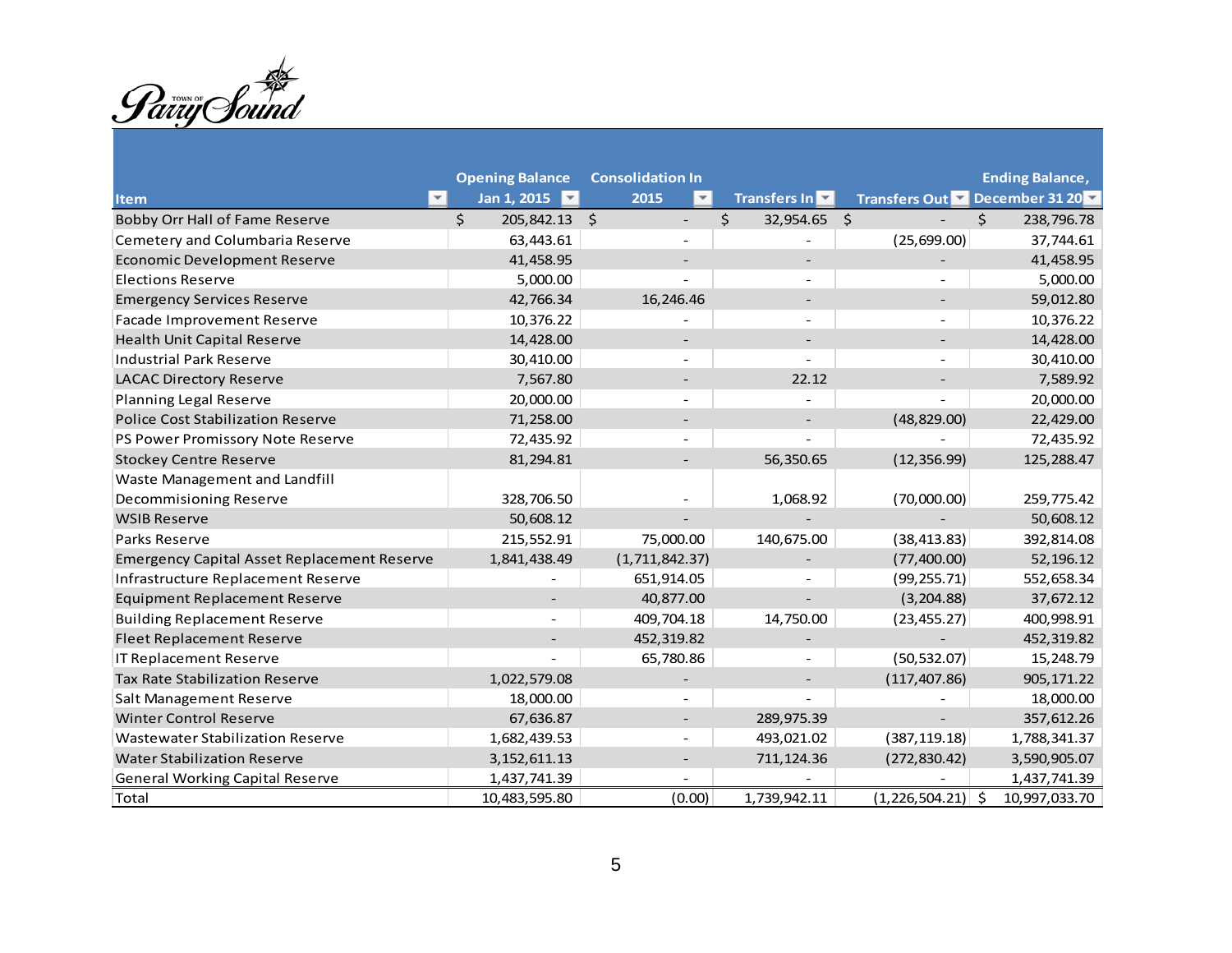

Projected 2016 Balances

The following table shows the projected ending balance, as at June 6, 2016, of the reserves based on the 2016 budget and any subsequent resolutions of Council.

|                                                    | <b>Opening Balance</b> |          |                          |                | <b>Ending Balance,</b> |           |
|----------------------------------------------------|------------------------|----------|--------------------------|----------------|------------------------|-----------|
| ÷.<br><b>Item</b>                                  | Jan 1, 2015<br>÷.      |          | Transfers In             | Transfers Out  | December 31 20 $\sim$  |           |
| <b>Bobby Orr Hall of Fame Reserve</b>              | \$<br>238,796.78       | <b>S</b> |                          | $\varsigma$    | Ś.<br>238,796.78       |           |
| Cemetery and Columbaria Reserve                    | 37,744.61              |          |                          | (15,000.00)    |                        | 22,744.61 |
| <b>Economic Development Reserve</b>                | 41,458.95              |          |                          |                |                        | 41,458.95 |
| <b>Elections Reserve</b>                           | 5,000.00               |          |                          |                |                        | 10,000.00 |
| <b>Emergency Services Reserve</b>                  | 59,012.80              |          | $\overline{\phantom{0}}$ |                |                        | 59,012.80 |
| Facade Improvement Reserve                         | 10,376.22              |          |                          |                |                        | 10,376.22 |
| <b>Health Unit Capital Reserve</b>                 | 14,428.00              |          | $\overline{\phantom{0}}$ |                |                        | 14,428.00 |
| <b>Industrial Park Reserve</b>                     | 30,410.00              |          |                          |                |                        | 30,410.00 |
| <b>LACAC Directory Reserve</b>                     | 7,589.92               |          |                          |                |                        | 7,589.92  |
| <b>Planning Legal Reserve</b>                      | 20,000.00              |          |                          |                |                        | 20,000.00 |
| <b>Police Cost Stabilization Reserve</b>           | 22,429.00              |          |                          |                |                        | 22,429.00 |
| PS Power Promissory Note Reserve                   | 72,435.92              |          |                          |                |                        | 72,435.92 |
| <b>Stockey Centre Reserve</b>                      | 125,288.47             |          |                          | (33,500.00)    |                        | 91,788.47 |
| Waste Management and Landfill                      |                        |          |                          |                |                        |           |
| Decommisioning Reserve                             | 259,775.42             |          |                          |                | 259,775.42             |           |
| <b>WSIB Reserve</b>                                | 50,608.12              |          | $\overline{\phantom{0}}$ |                |                        | 50,608.12 |
| <b>Parks Reserve</b>                               | 392,814.08             |          |                          | (264,989.00)   | 127,825.08             |           |
| <b>Emergency Capital Asset Replacement Reserve</b> | 52,196.12              |          |                          | (14,000.00)    |                        | 38,196.12 |
| Infrastructure Replacement Reserve                 | 552,658.34             |          | 46,134.00                | (51,000.00)    | 547,792.34             |           |
| <b>Equipment Replacement Reserve</b>               | 37,672.12              |          | 246,134.00               | (195,800.00)   |                        | 83,806.12 |
| <b>Building Replacement Reserve</b>                | 400,998.91             |          |                          | (139, 505.00)  | 261,493.91             |           |
| <b>Fleet Replacement Reserve</b>                   | 452,319.82             |          | 479,039.00               | (835, 800.00)  |                        |           |
| <b>IT Replacement Reserve</b>                      | 15,248.79              |          | 35,000.00                | (10,000.00)    |                        | 40,248.79 |
| <b>Tax Rate Stabilization Reserve</b>              | 905,171.22             |          |                          | (120, 525.00)  | 784,646.22             |           |
| Salt Management Reserve                            | 18,000.00              |          |                          |                |                        | 18,000.00 |
| <b>Winter Control Reserve</b>                      | 357,612.26             |          |                          |                | 357,612.26             |           |
| <b>Wastewater Stabilization Reserve</b>            | 1,788,341.37           |          | 982,261.00               | (813,500.00)   | 1,957,102.37           |           |
| <b>Water Stabilization Reserve</b>                 | 3,590,905.07           |          | 485,370.77               | (387, 500.00)  | 3,688,775.84           |           |
| <b>General Working Capital Reserve</b>             | 1,437,741.39           |          |                          |                | 1,437,741.39           |           |
| Total                                              | 10,997,033.70          |          | 2,273,938.77             | (2,881,119.00) | Ś<br>10,295,094.65     |           |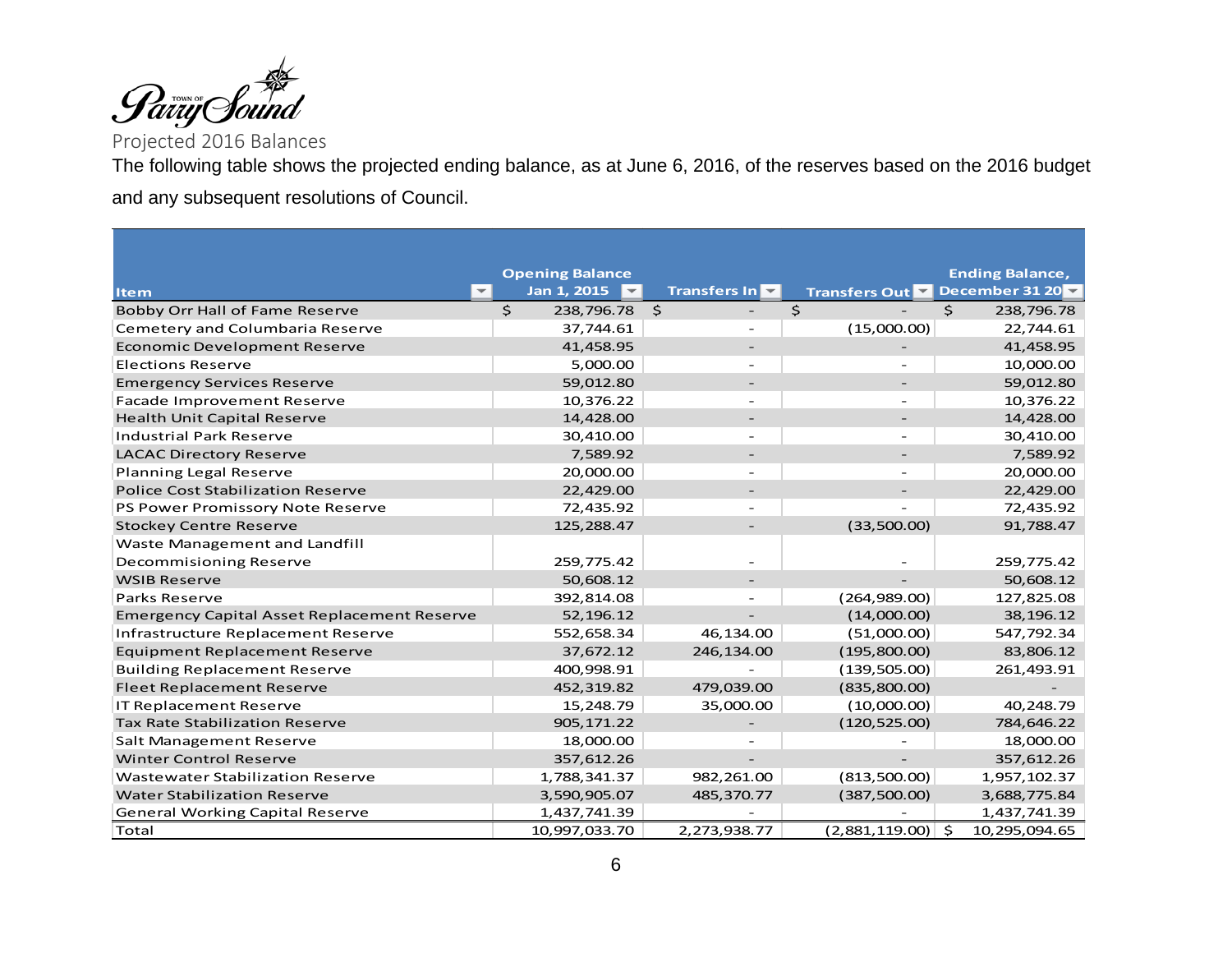Parry Sound

## Reserve Funds

The Town has established 18 reserve funds with a total balance of \$6,120,759.62 at December 31, 2015. The reserve funds can be categorized as follows:

- 5 reserve funds held on behalf of others with a total of \$374,611;
- 3 reserve funds for the purposes of Land Ambulance services in the District with a total of \$2,302,165;
- 3 reserve funds for obligatory purposes under Provincial statute or agreement with a total of \$128,832;
- 2 reserve funds for the purpose of water and wastewater services with a total of \$182,151;
- 1 reserve fund for the purpose of funding "legacy" capital projects with a total of \$2,065,750;
- 1 reserve fund for the purpose of funding capital asset replacement with a total of \$393,584;
- 1 reserve fund for the purpose of parkland dedication and municipal property purchases with a total of \$112,497;
- 1 reserve fund for the purpose of municipal parking with a total of \$281,955; and
- 1 reserve fund for the purpose of providing financial support for the Bobby Orr Hall of Fame with a total of \$141,922.89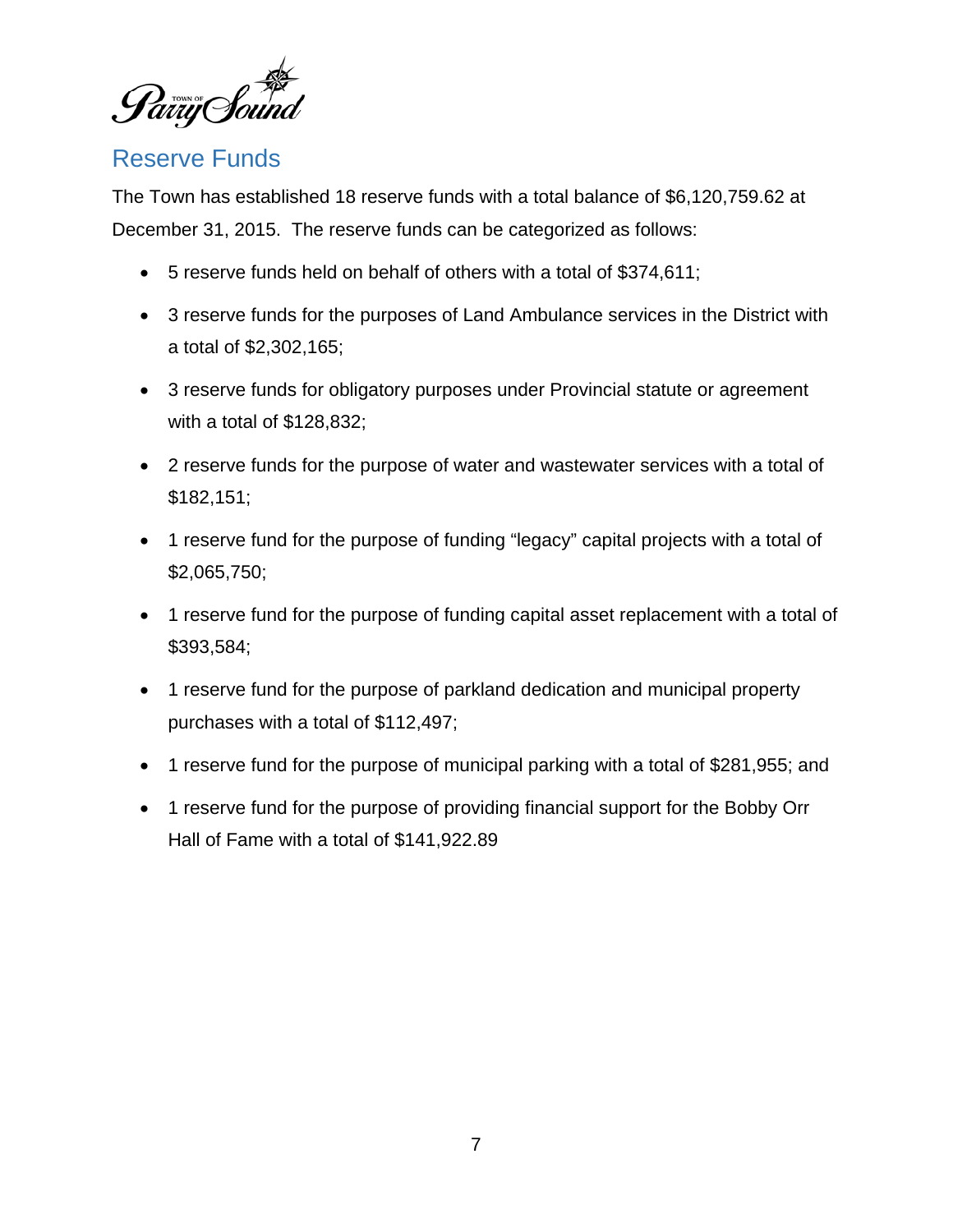

#### Balance of Reserve Funds at December 31, 2015

The following shows the summary activity for reserve funds for the year 2015

|                                             | <b>Opening Balance -</b> | <b>Interest</b> |                            | <b>Ending Balance -</b>         |                   |  |
|---------------------------------------------|--------------------------|-----------------|----------------------------|---------------------------------|-------------------|--|
| <b>Reserve Fund</b>                         | <b>January 1, 2015</b>   | Earned <b>M</b> | Transfer In $\blacksquare$ | Transfers Ou                    | December 31, 2015 |  |
| <b>CP Station Reserve Fund</b>              |                          |                 |                            |                                 |                   |  |
| Capital Asset Legacy Reserve Fund           | 2,615,573.98             | 31,972.22       |                            | (581, 795.83)                   | 2,065,750.37      |  |
| Capital Replacement Reserve Fund            | 388,788.37               |                 | 4,795.83                   |                                 | 393,584.20        |  |
| Sewerplant Reserve Fund                     |                          |                 |                            |                                 |                   |  |
| Lot Levy Reserve Fund                       | 84,395.61                | 1,034.11        |                            |                                 | 85,429.72         |  |
| Development Charges Reserve Fund            | 17,316.83                | 212.19          |                            |                                 | 17,529.02         |  |
| <b>Waterworks Reserve Fund</b>              | 87,716.40                | 1,090.60        | 3,946.13                   |                                 | 92,753.13         |  |
| Municipal Property / Parkland Reserve Fund  | 111,313.64               | 1,598.75        | 10,025.00                  | (10, 440.04)                    | 112,497.35        |  |
| Parking Reserve Fund                        | 379,541.95               | 5,135.42        |                            | (102, 682.17)                   | 281,995.20        |  |
| Sewer Development Reserve Fund              | 84,401.82                | 1,049.98        | 3,946.12                   |                                 | 89,397.92         |  |
| Waubuno Reserve Fund                        |                          | 76.62           |                            | (76.62)                         |                   |  |
| Pool Trust Reserve Fund                     | 43,588.57                | 534.09          |                            |                                 | 44,122.66         |  |
| <b>EMS Severance Reserve Fund</b>           | 529,735.32               | 6,490.92        |                            |                                 | 536,226.24        |  |
| Fire Training Reserve Fund                  | 7,435.77                 | 36.40           |                            | $\overline{\phantom{a}}$        | 7,472.17          |  |
| West Parry Sound Association Reserve Fund   | 1,382.60                 | 16.94           |                            |                                 | 1,399.54          |  |
| <b>EMS Surplus Reserve Fund</b>             | 883,058.66               | 8,684.22        | 197,796.91                 |                                 | 1,089,539.79      |  |
| <b>EMS Equipment / Capital Reserve Fund</b> | 863,555.44               | 10,640.22       | 357,138.68                 | (417, 684.84)                   | 813,649.50        |  |
| <b>Smelter Wharf</b>                        | 254,604.60               | 2,669.85        | 32,393.14                  |                                 | 289,667.59        |  |
| Bobby Orr Hall of Fame Reserve Fund         | 140,204.95               | 1,717.94        |                            |                                 | 141,922.89        |  |
| Treetops Reserve Fund                       |                          | 29.38           | 31,919.75                  |                                 | 31,949.13         |  |
| Public Transit Gas Tax Reserve Fund         | 77,435.06                | 955.23          | 38,017.00                  | (90, 534.09)                    | 25,873.20         |  |
| Total                                       | Ś.<br>6,570,049.57       | 73,945.08<br>S  | 679,978.56                 | $\frac{1}{2}$ (1,203,213.59) \$ | 6,120,759.62      |  |